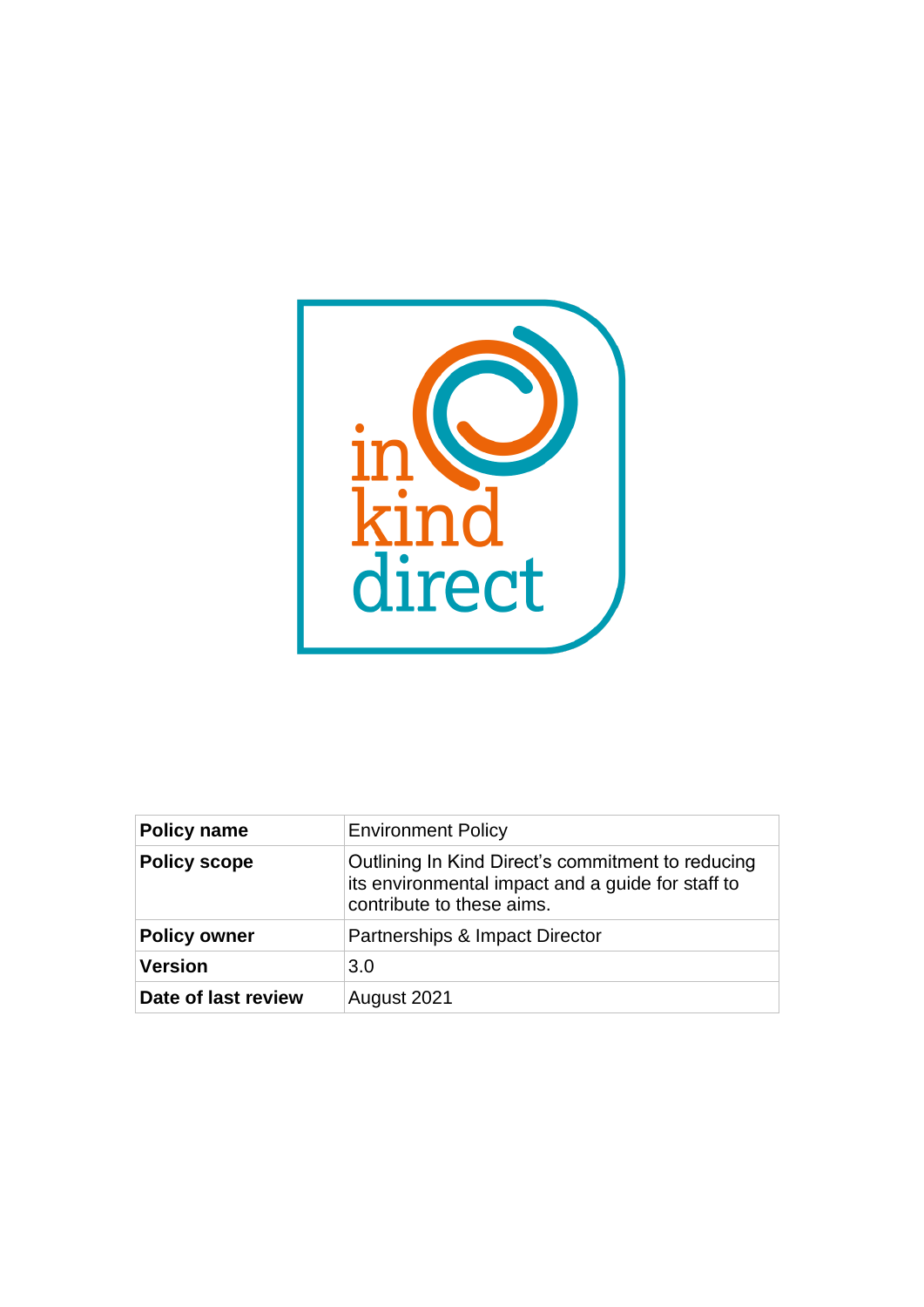# **Environmental Policy**

## **Statement of Intent**

In Kind Direct recognises that good environmental management is an essential part of overall good practice for a national charity. We are champions of product giving, working closely with global companies, manufacturers, and retailers and central to our work is a commitment to find a good home for all donated products. We stop them going to waste, extend their life, and ensure they have social impact through our UK charity network.

In Kind Direct works towards best practice for environmental standards in all areas of our operation. We focus on continual improvement and aim to set ambitious targets for reducing our environmental impact. We will involve staff and partners as much as possible in implementing this policy internally, achieving a reduction in waste and carbon emissions, and sharing our progress. We will do this by making our policy publicly available, as well as to all staff and volunteers.

### **Scope**

This policy applies to all employees, volunteers, and contractors. The policy will be shared with suppliers, partners, and consultants where appropriate to indicate our commitment.

## **Impact**

Our direct impact on the environment primarily relates to:

- Our energy, material and water use at our premises, and travel by staff.
- Our logistics operations including environmental performance in relation to energy, material and water usage at the warehouse, and transport emissions.

We can also indirectly impact the environment by:

- Helping companies to reduce their negative environmental impact by providing a positive alternative to landfill and supporting a culture of best practice around waste
- Encouraging and supporting our UK network of charity partners to act in an environmentally responsible way
- Advocating a reduce, reuse, recycle approach to products
- Supporting the trial and distribution of "green" products and having a clear ethical donation policy for accepting donated products and services

## **Action**

In Kind Direct is committed to supporting a just transition to net zero and reducing the environmental impact of our operations and service delivery. We commit to monitoring our carbon emissions and resource usage, starting by establishing our baseline impact by 2022. This includes our contribution to the relevant UN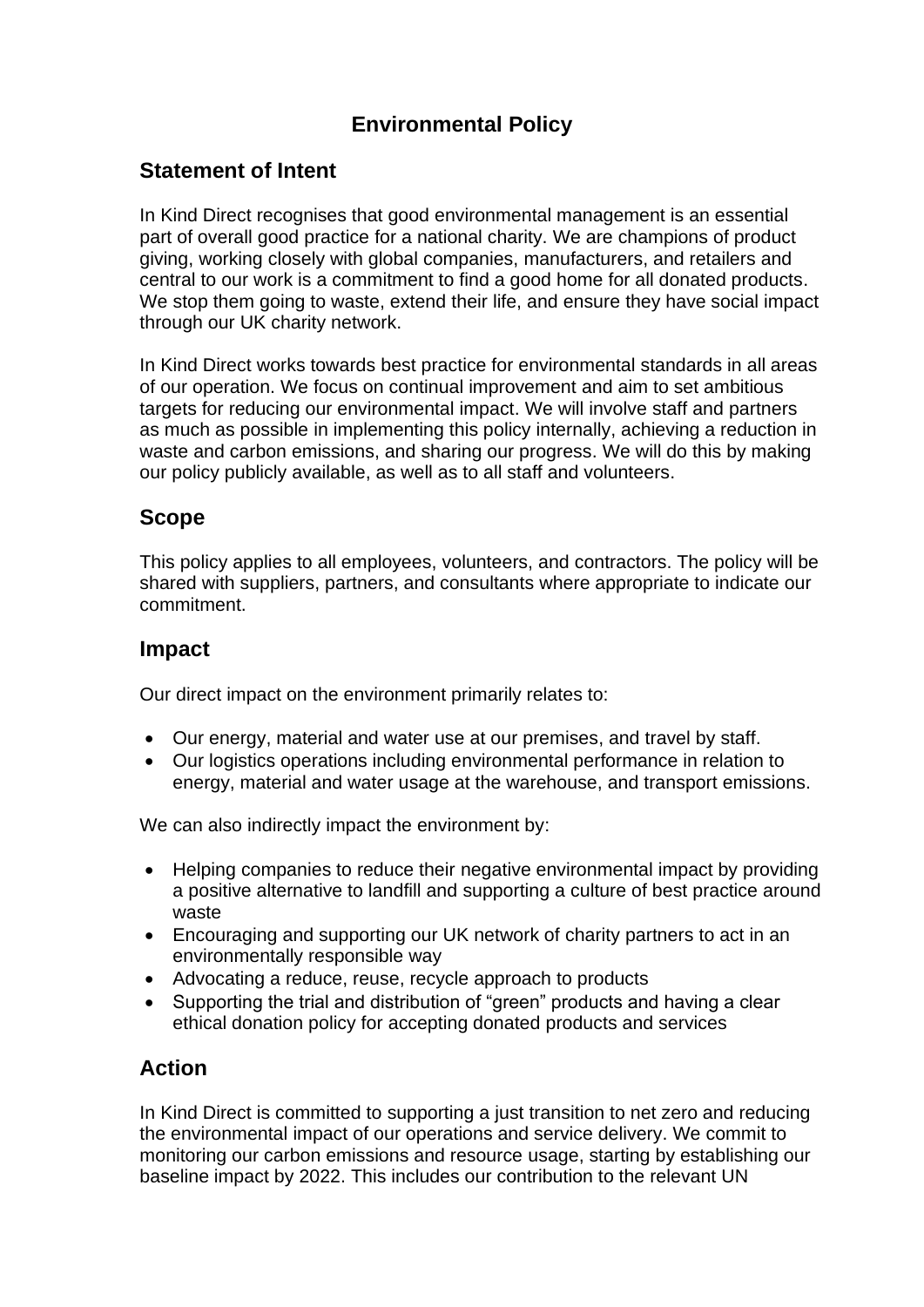Sustainable Development Goals (SDGs). This will enable us to set meaningful reduction targets. We will also establish a decision-making framework which supports staff to assess actions and services that have a positive environmental impact, but which may require more resource to implement, as well as the impact of new projects.

We will address this commitment through the following areas of work:

#### *Staff engagement*

We will promote responsibility for the environment and communicate and implement this policy across the organisation. All employees should think about and be familiar with the environmental requirements relevant to their role and responsibilities, including exploring the carbon footprint and impact of specific areas of work. They will take responsibility for thinking about their own impact on the environment while in the workplace or working from home, sharing ideas on how to reduce personal impact.

This policy will be shared with staff during induction, as part of regular policy presentations at staff meetings, and used when shaping new projects or initiatives. We encourage staff to think about their knowledge of environmental impact when considering their learning and development needs.

#### *Ways of working and operations*

As an organisation, we commit to taking practical steps to reduce our resource usage and carbon emissions, as well as finding innovative solutions to operational challenges. This may include decisions between the most costeffective and the "greenest" options, which will require budget consideration.

We commit to:

- Going digital and work towards a paperless office
- Minimising our energy and water usage, considering green energy tariffs
- Maintaining recycling facilities and reducing the use of single-use plastic wherever possible
- Working with corporate partners to reduce the volume of non-recyclable packaging we receive, and reusing recyclable materials in our service delivery for outbound orders
- Using ethical consumables including Fairtrade tea, coffee, and sugar; FSC certified paper; and responsibly sourced cleaning materials where possible
- Reducing our impact through events by prioritising digital, printing fewer materials, opting for meat-free options and avoiding plastic packaging
- Providing our impact reports as digital by default. When printing is necessary, always using recyclable materials e.g. uncoated paper, recyclable bindings
- Working with our logistics suppliers to minimise carbon emissions in our supply chain e.g. through back loading and efficient use of space
- Supporting our landlords to improve premises' environmental performance